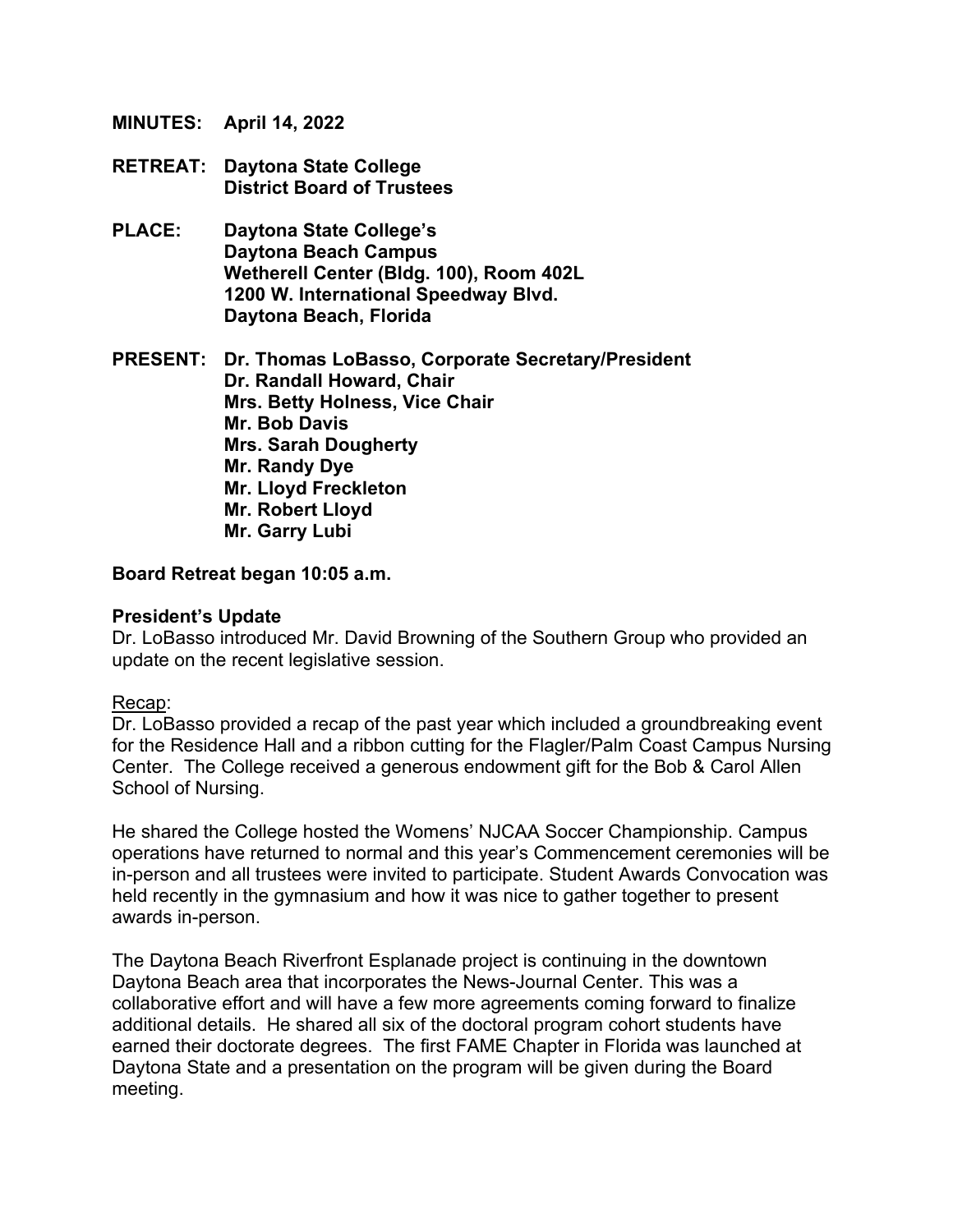### Future

*Academic Updates* - Dr. LoBasso shared of future programs in B.S. in Cardiopulmonary Science and a Certificate in Pharmacy Technician which is pending Governor's approval for legislative funding. B.A.S. Healthcare Management Concentration begins Fall 2022; and Diagnostic Sonography begins Spring 2024 on the Deltona Campus.

Dr. Amy Locklear, Provost, shared the B.S. in Cardiopulmonary Science degree was a very in-demand credential that will build upon the A.S. in Respiratory Care. It is designed for those working professionals seeking to advance and shared the entire field is moving towards the bachelor's degree as the standard. She reviewed the process required to implement a new baccalaureate degree, which is lengthy and can take over a year for final approval. Dr. LoBasso shared that part of this process is to get support from all the area colleges and he has heard back from all, except one, but noted that UCF has given their support. The Board discussed the length of the approval process and hopes this will be streamlined in the future.

Dr. Locklear shared information on the Pharmacy Technical Career Certificate which is a one-year vocational certificate that has been requested by area hospitals and the program will be able to accommodate 60 students per year.

*DeLand Campus* – Dr. LoBasso discussed the Firing Range for the DeLand Campus and his vision to create a Center for Emergency Services (A.S. in EMS, Corrections, EMT, Law Enforcement, Paramedic). Discussed public transportation to this campus which will need to be reviewed. Part of the law enforcement program is a driving component so the campus could include a driving pad, as well as a training house for drills. He also shared that the only workforce program still on the Daytona Campus is welding and at some point they may want to look at moving that to the ATC for some synergy with other programs.

Mr. Chris Wainwright, Associate Vice President of Facilities Planning, reviewed the conceptual design plan for the DeLand Campus, showing the locations being proposed for the firing range, driving pad, running track and training house. The project most likely would be done in three phases based on funding, starting with the Firing Range that will have 18 stations.

*Student Residential Housing* – Dr. LoBasso shared the project is on time and under budget. The ribbon cutting will be held May 5, 2022 at 1:00 p.m. and hopes everyone can attend. Ms. Cerese Ramos, Dean of Student Development, provided an update on the Residence Hall. She reviewed those who made up the Student Life team and their background; and shared data on applications received for Fall and Spring. The majority of applications were in-state, with almost 90 from out of state, and 10 were international. She shared data on applications by county with Volusia being the largest number of applicants. The timeline through August will be: April: Recruit Resident Advisors; May: NASCAR interns move in; June: Summer B Term Move In; July: Student Athlete Move In; and August: Fall Semester Move in. A live view of the residence hall was provided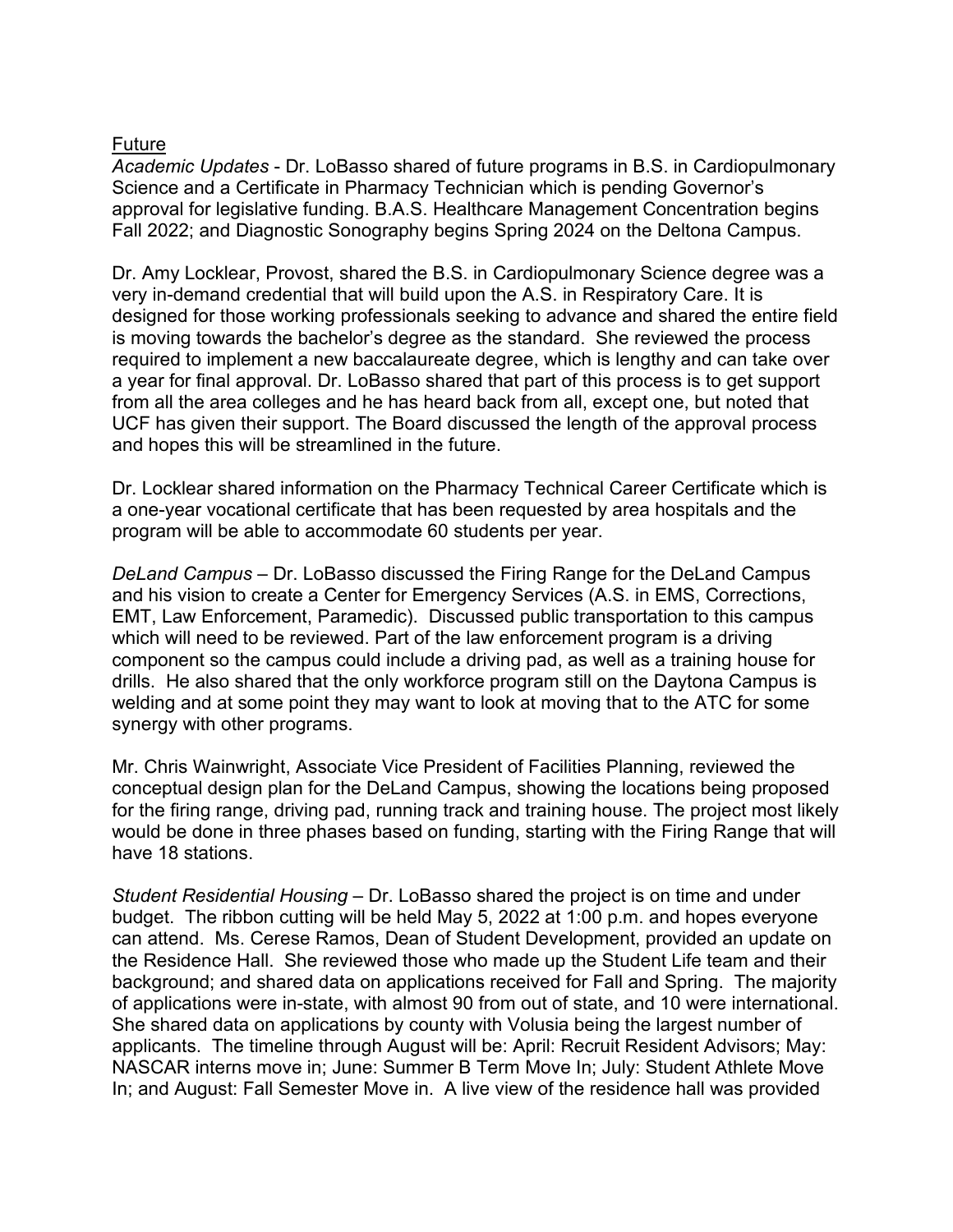on screen. The Board discussed the need for another residence hall since this was in such high demand. Dr. LoBasso felt there were a few things that needed to occur before that could happen such as fundraising and operating the facility for a while. Mr. Lubi commended Mr. Wainwright and his team on completing this project in 12 months.

*Adjourned for lunch 11:40 a.m. Retreat resumed 12:10 p.m.*

*Performance Targets -* Dr. LoBasso shared overall many targets in the dashboard were achieved. He explained how the pandemic has certainly had an impact on outreach. Recruiting underserved students has always been a priority of the institution and they continue to be proactive. He asked Dr. Erik D'Aquino, Vice President of Enrollment Management, to review recruitment initiatives. New initiatives include: VCAN Pathway to Prosperity; Faith Based Community Outreach Efforts; Success Seminars for Underserved Populations; SGA Representatives Joining Admissions for High School visits; and Mainland SLS class presentation by MOCI representatives. He shared of various events the College will participate in that will also assist in outreach efforts.

# *Future*

*SACS Accreditation 2023 –* Dr. Locklear and Dr. Karla Moore, Dean of Institutional Effectiveness and SACSCOC Liaison, reviewed the Southern Association of Colleges and Schools Commission on College (SACSCOC) reaffirmation steps and timeline for accreditation. The reaffirmation process occurs every ten years and by being accredited allows the College to provide financial aid to students and transfer credits earned to another institution. The timeline consisted of the Compliance Certification March 1, 2023; Off-Site Review and Report Spring 2023; QEP Fall 2023; On-Site Committee Visit and Report Fall 2023; and SACSCOC Board of Trustees Action Summer 2024. Reviewed the standards (40) that have to be met and those in section 4 apply to the Board. The final report will be over 600 pages with around 2500 attachments that will demonstrate compliance. Reviewed the Quality Enhancement Plan (QEP) which is a critical element of the reaffirmation process. There are currently three proposals (Academic Coaching, with a mentoring component; First Year Experience; and Service Learning) that are finalists for the QEP. The selected plan will show the College's commitment to improving quality and improving student success and learning outcomes.

Dr. Locklear reviewed Senate Bill 7044. The bill states all public postsecondary institutions in Florida must seek a new accreditor after their next 5th or 10th year reaffirmation, and obtain it before their next 5th or 10th year reaffirmation; the State Board of Education will identify a list of acceptable accrediting agencies by September 1, 2022; If each agency on the list denies candidacy, may pursue accreditation from one not on the list, but not SACSCOC; and if no candidacy granted within 5 years, may remain with SACSCOC. She reviewed the impact of the bill and how colleges may wish to apply to multiple accreditors to ensure continuity; the financial impact (application fees, personnel, time) and consideration of the college system applying to a new accreditor together as a group.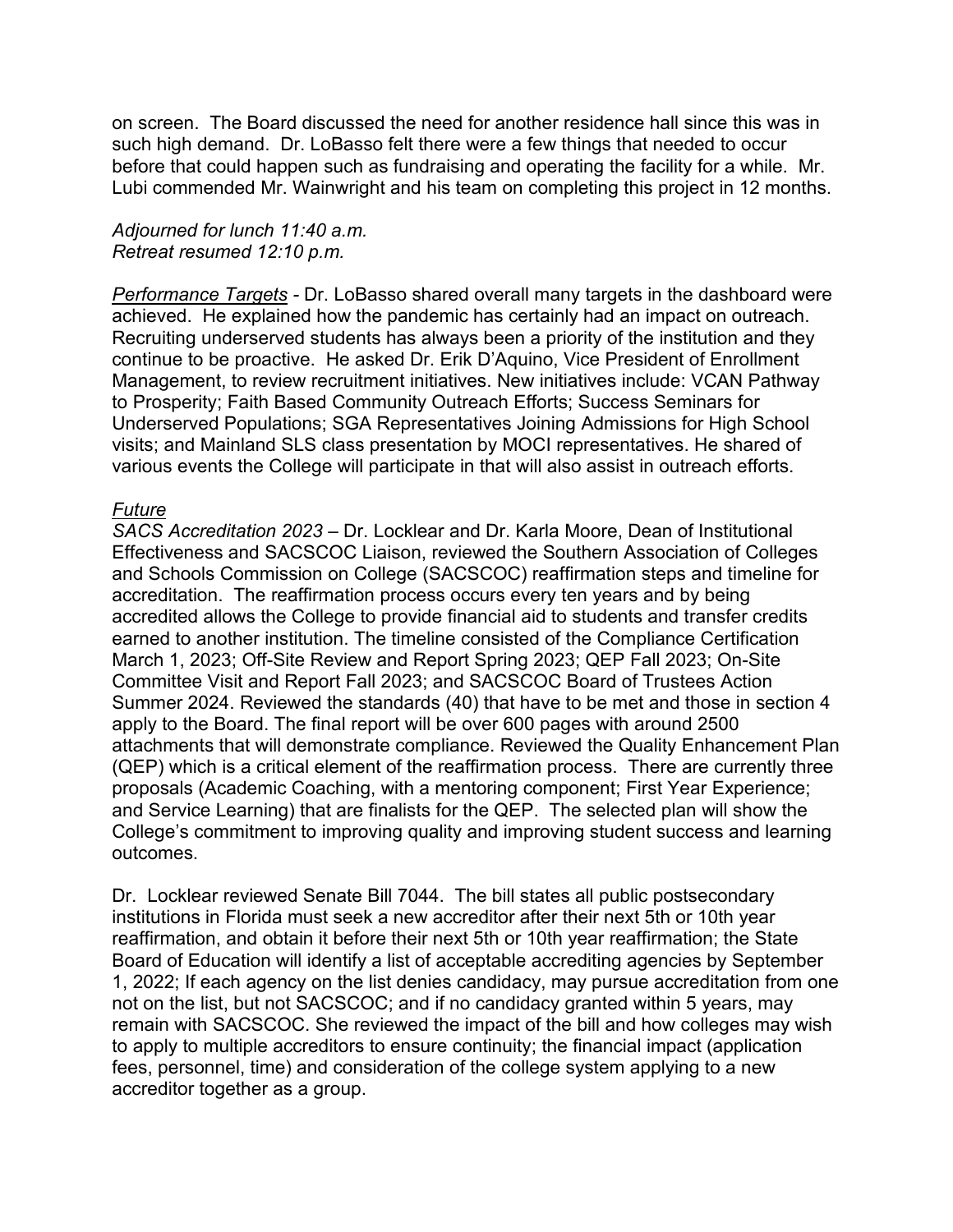The Board reviewed and reaffirmed the College's Mission Statement: *Daytona State College, a comprehensive public college, provides access to a range of flexible programs from community enrichment to the baccalaureate degree, emphasizing student success, embracing excellence and diversity, as well as fostering innovation to enhance teaching and learning.*

Dr. Moore reviewed the general responsibility of the Board, which were:

- Establish policies that determine the quality and direction of the College.
- Ensure effective management of the College.
- Delegate to the President the responsibility for administration of the College in accordance with the established policies.

Dr. Moore then reviewed the specific responsibilities of the Board, which were:

- Establish policies to carry out the College's mission, consistent with state laws and rules.
- Regular review of institution's mission.
- Ensure proper control of the College's physical and financial resources (buildings, grounds, equipment, name, trademarks and financial resources).
- Establish and discontinue program and course offerings.
- Ensure students have access to coursework needed to complete the degrees offered.
- Establish policies related to student records, enrollment and financial aid.
- Establish tuition and fees.
- Submit an operating and capital outlay budget for the college to the State Board of Education.
- Proper expenditure of all state, local and federal funds.
- Develop a strategic plan for the institution that includes goals and objectives.
- Establish a personnel plan for college employees that includes compensation, benefits, performance standards, evaluation, appeals and termination.
- Appoint and remove the President, and conduct an annual evaluation of the president's achievement of college goals and objectives.
- Approve of all contracts exceeding thresholds defined by law.
- Encourage minority participation in contracts with the college.
- Disclosure of any potential conflict of interest in the role of Trustee, and assurance that decisions are made without undue external influence.
- Conduct a self-evaluation.
- Professional Development is not an explicit requirement of SACSCOC or our policies, but is used by many institutions as a way to ensure Boards understand their responsibilities and remain in compliance.

# **President's Evaluation**

*Distributed results of the 2021-2022 President's Evaluation, items A-F. Made an official part of the minutes as Supplemental A: 4/14/22-Retreat.*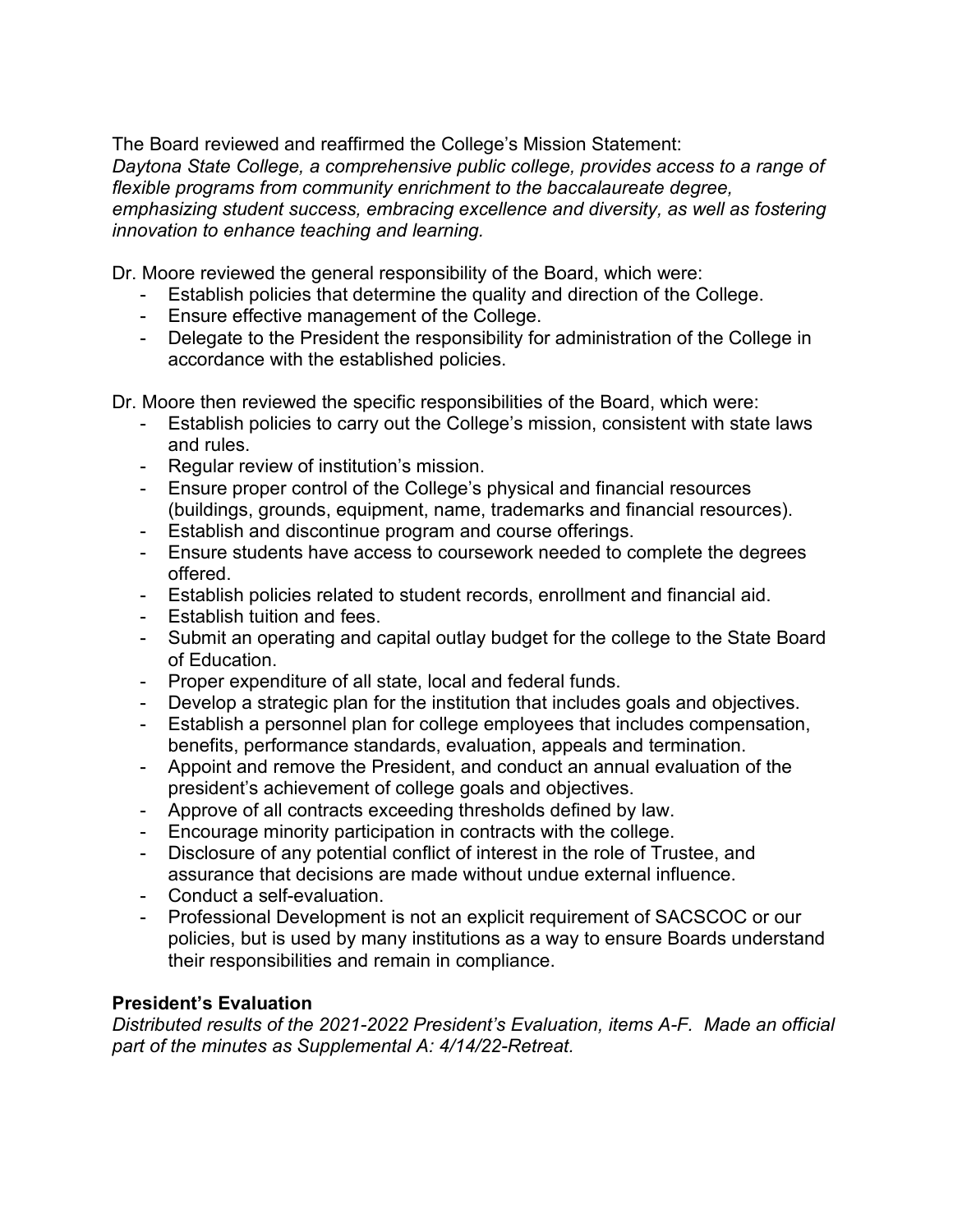The Board conducted the evaluation of the President. Evaluation instruments were completed by all eight of the trustees and the data was compiled and distributed at the Board Retreat. The instrument contained 50 questions in total and used a rating scale of 1 through 5 (1-Unsatisfactory, 2-Needs Improvement, 3-Meets Expectations, 4- Occasionally Exceeds Expectations, 5-Consistently Exceeds Expectations and DK/NA-Do Not Know/Not Applicable). Dr. LoBasso received an overall average of 4.95.

Dr. Howard thanked the Board for completing their evaluations and stated the numbers speak for themselves. There were few categories that were "exceeds expectations" and the rest were "consistently exceeds expectations". Dr. Howard thanked Dr. LoBasso for his great leadership in managing the institution and how he has done a great job in the Board Relations category and how critical that relationship is.

Mr. Dye concurred with Dr. Howard on Dr. LoBasso's leadership. He shared about the complexity of the environment the past two years and how the College kept moving forward in its mission, keeping safety in mind. He shared how there were things outside of the College's control that affected retention but felt Dr. LoBasso has done an amazing job.

Mr. Lloyd also concurred and shared of Dr. LoBasso's performance in a time that may never be seen again in the Board's lifetime. He stated there were great challenges and how it took courageous and focused leadership. He commented on Dr. LoBasso's great strategic thinking that goes way beyond the campus boundaries.

Mrs. Holness commented on how amazing all of the accomplishments have been through a very challenging year. She appreciated the work by Dr. LoBasso and his team and how they always accomplish tasks that have been given to them which gives the Board a sense of comfort. She thanked him for his service and appreciated his leadership.

Mr. Lubi shared Dr. LoBasso has demonstrated the ability to handle a crisis and would have liked to score him way higher on the evaluation. He thanked Dr. LoBasso for his leadership. He understands the lag or availability of the data and how this may be something to look at periodically, so they line up with what the state is looking for. He stated that Dr. LoBasso gives the Board the acceptance of accountability and a drive with his team to exceed targets. He felt Dr. LoBasso has done a great job across the board.

Mrs. Dougherty felt Dr. LoBasso understands all aspects of the College and appreciated his leadership.

Mr. Freckleton felt Dr. LoBasso's military background has given him the overall leadership ability and to keep up the great work.